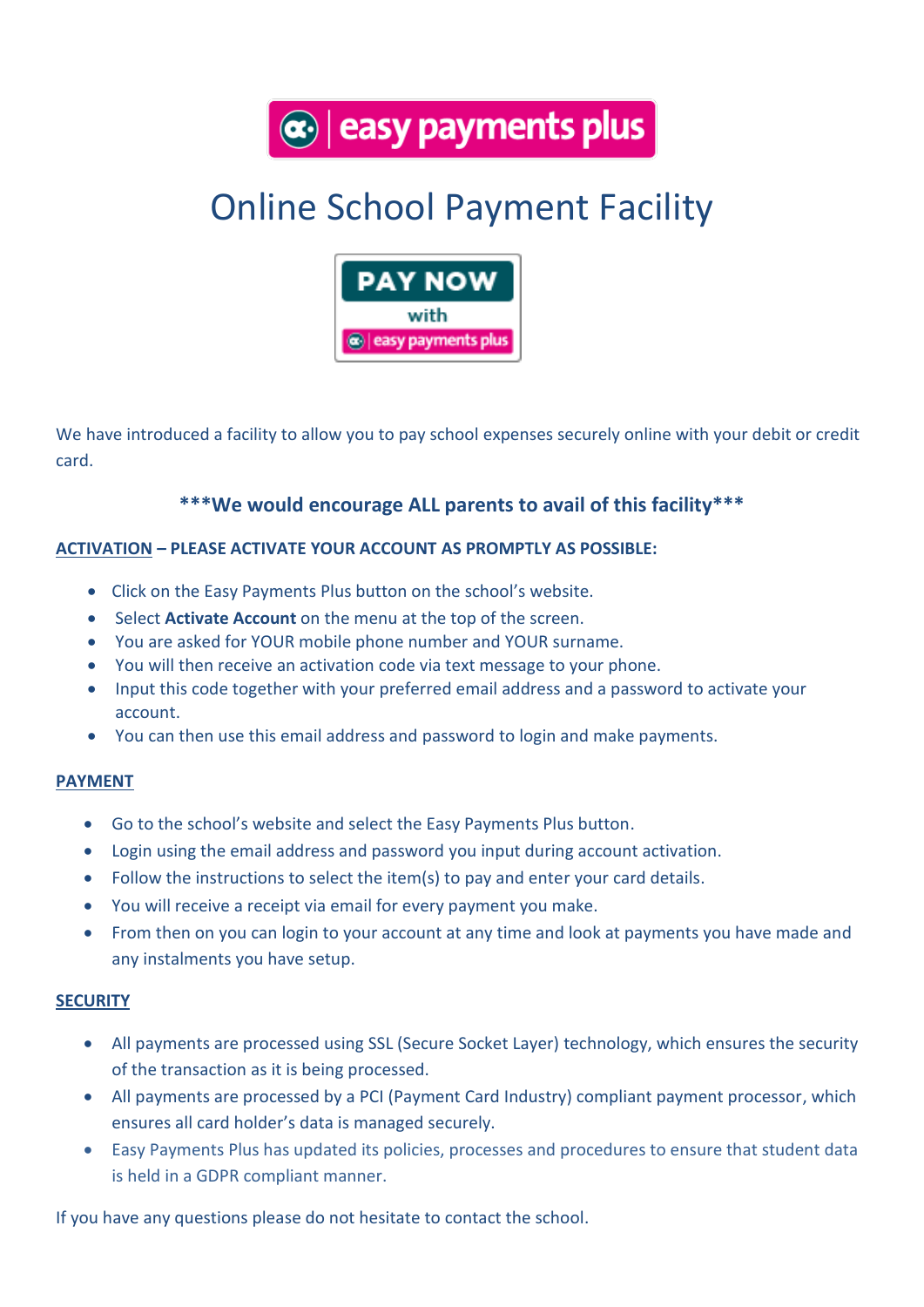## How does a parent activate their account?

- 1. Go to the school's website.
- 2. Click on **Activate** button.

|                                | If you have not activated your account, please Activate. | now |                                                          |         |        |           |             | Return           | Login |
|--------------------------------|----------------------------------------------------------|-----|----------------------------------------------------------|---------|--------|-----------|-------------|------------------|-------|
| GP Easy Payments Plus          | <b>View Bill</b>                                         |     | Value of bill so far: (0)                                |         | ⋟      | Pay Bill  |             | <b>VISA VISA</b> |       |
|                                |                                                          |     |                                                          |         |        |           |             |                  |       |
|                                |                                                          |     | <b>Test Mode</b>                                         |         |        |           |             |                  |       |
| Search for an item             |                                                          |     | $\alpha$                                                 | $*$ All |        |           |             |                  | ۰     |
|                                |                                                          |     | Use the Add to Bill button to select an item for payment |         |        |           |             |                  |       |
| <b>Item List</b>               |                                                          |     |                                                          |         |        |           |             |                  |       |
| Item                           | <b>Description</b>                                       |     |                                                          |         | Cost€  | Quantity  |             |                  |       |
| After school study - 3<br>days | After school study fee for 3 days a week                 |     |                                                          |         | 185.00 | $\vert$ 1 | Add to Bill |                  |       |

#### 3. Input mobile number and surname (as per the school's records).

| Please enter your mobile phone number and Surname below.          |  |
|-------------------------------------------------------------------|--|
| An activation code will be sent to your mobile phone.             |  |
| Please use this code on the next screen to activate your account. |  |
| Mobile Number                                                     |  |
| Surname                                                           |  |
| <b>Request Account Activation</b>                                 |  |

4. Easy Payments Plus will try to match the above data against the school's EPP database. If a match is successful, then the parent will be texted a code to their mobile phone.